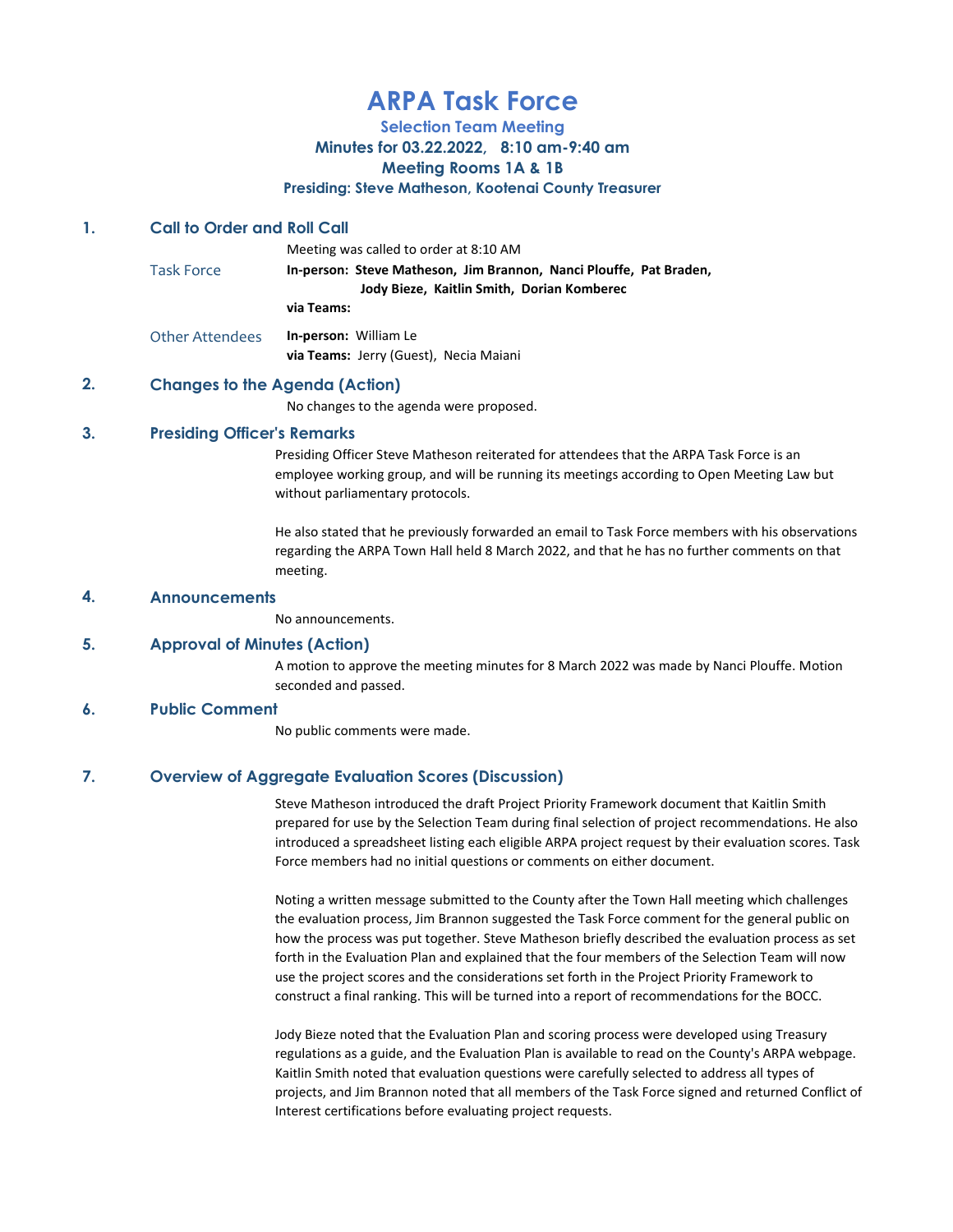#### 8. Ranking Project Recommendations (Action)

Steve Matheson directed Selection Team members complete and submit ranked lists of recommended projects by the end of day March 23. Selection Team members should rank enough projects to exhaust the County's \$32 million allocation, and should optionally include commentary on their ranking decisions. Jody Bieze asked when such commentary should be submitted, and Steve Matheson confirmed that it should be submitted together with project rankings.

Steve Matheson stated that rankings should be forwarded to Kaitlin Smith, who will compile them and draft the recommendation report. The report will be submitted to the BOCC after it has been reviewed and approved by the Selection Team. Steve Matheson prefers that the report be submitted no later than the first week of April.

# 9. Additional Considerations for Ranking (Action)

Steve Matheson inquired as to whether the Task Force's final recommendation should be submitted as a single report or in some other form, and asked Nanci Plouffe whether the BOCC would prefer it be presented at a special meeting or at a Business Meeting. Nanci Plouffe noted that she isn't certain of the Commissioners' preferences, but that it would be best if the meeting afforded opportunity for the BOCC to ask questions and receive detailed answers. Jody Bieze agreed, and suggested that a special meeting would be best to avoid time constraints on discussion. Jim Brannon agreed, and noted that the recommendation report and other necessary information should be distributed to the BOCC ahead of time.

Steve Matheson requested Nanci Plouffe begin investigating BOCC availability for a special meeting to be held after the report is completed and approved. Nanci Plouffe agreed. Steve Matheson additionally requested to meet with Nanci Plouffe and Kaitlin Smith later in the week concerning setup of the BOCC special meeting and the next ARPA meeting respectively.

# 10. Updates: Ongoing Tasks/Project Information (Discussion)

The Task Force discussed a request for information submitted by Kootenai Health to the ARPA@kcgov.us email address. Jody Bieze suggested providing basic information on avenues of Coronavirus and ARPA funding of which the Task Force is aware. Steve Matheson said this courtesy should be extended to anyone who requests information or submits a late project request, and asked that the Task Force be copied on any responses which Kaitlin Smith sends out.

Members of the Task Force noted that the deadline for Kootenai County funding has now passed, and further requests for funding should be forwarded directly to the BOCC. Jody Bieze reiterated that RMO staff and Pat Braden must still determine the eligibility of each request.

Steve Matheson noted additional information about the Jail Generator project indicating a potential expansion in project scope. He does not believe this change in scope substantively changes the content of the project in a way that would require it to be re-evaluated. The Task Force agreed. Jody Bieze noted that the Task Force will request additional project and program information from projects selected for funding, but not otherwise.